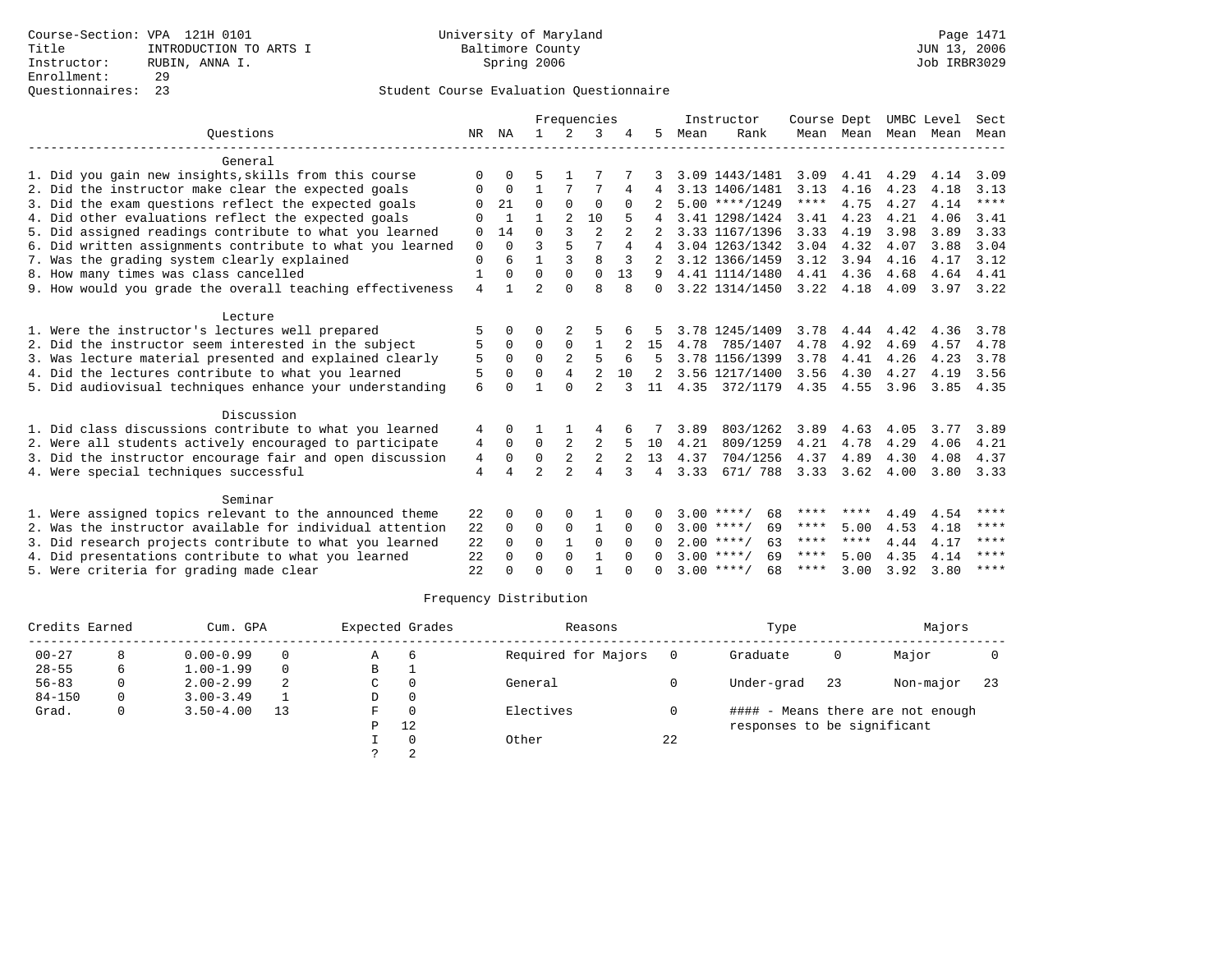|                                                           |                |          |          | Frequencies |                |          |    |      | Instructor     | Course Dept |           | UMBC Level |      | Sect        |
|-----------------------------------------------------------|----------------|----------|----------|-------------|----------------|----------|----|------|----------------|-------------|-----------|------------|------|-------------|
| Ouestions                                                 | NR.            | ΝA       |          |             | 3              | 4        | 5. | Mean | Rank           |             | Mean Mean | Mean       | Mean | Mean        |
| General                                                   |                |          |          |             |                |          |    |      |                |             |           |            |      |             |
| 1. Did you gain new insights, skills from this course     |                | $\Omega$ | 0        | $\Omega$    |                | 11       |    | 4.29 | 805/1481       | 4.76        | 4.41      | 4.29       | 4.40 | 4.29        |
| 2. Did the instructor make clear the expected goals       | O              | $\Omega$ | $\Omega$ | $\Omega$    |                | 12       |    | 4.24 | 843/1481       | 4.41        | 4.16      | 4.23       | 4.29 | 4.24        |
| 3. Did the exam questions reflect the expected goals      |                | 17       | $\Omega$ | $\Omega$    | $\Omega$       | $\Omega$ | 4  | 5.00 | $***/1249$     | 5.00        | 4.75      | 4.27       | 4.36 | $***$ * * * |
| 4. Did other evaluations reflect the expected goals       | O              | $\Omega$ | $\Omega$ | $\Omega$    |                |          | 13 | 4.52 | 416/1424       | 4.67        | 4.23      | 4.21       | 4.28 | 4.52        |
| 5. Did assigned readings contribute to what you learned   | $\mathbf 0$    | $\Omega$ | $\Omega$ | $\Omega$    | 6              |          | 11 | 4.24 | 519/1396       | 4.41        | 4.19      | 3.98       | 3.94 | 4.24        |
| 6. Did written assignments contribute to what you learned | $\mathbf{1}$   | $\Omega$ | 0        | $\Omega$    | 6              |          | 8  | 4.10 | 695/1342       | 4.70        | 4.32      | 4.07       | 4.05 | 4.10        |
| 7. Was the grading system clearly explained               | $\Omega$       | $\Omega$ | 0        | $\Omega$    | 6              |          |    | 4.10 | 914/1459       | 3.70        | 3.94      | 4.16       | 4.17 | 4.10        |
| 8. How many times was class cancelled                     |                | $\Omega$ | $\Omega$ | $\Omega$    | $\Omega$       | 17       |    |      | 4.11 1324/1480 | 4.04        | 4.36      | 4.68       | 4.68 | 4.11        |
| 9. How would you grade the overall teaching effectiveness | 3              |          | U        | ∩           | б              |          | б. | 4.00 | 836/1450       | 4.33        | 4.18      | 4.09       | 4.15 | 4.00        |
| Lecture                                                   |                |          |          |             |                |          |    |      |                |             |           |            |      |             |
| 1. Were the instructor's lectures well prepared           |                |          |          |             |                |          |    |      | 4.11 1122/1409 | 4.59        | 4.44      | 4.42       | 4.47 | 4.11        |
| 2. Did the instructor seem interested in the subject      | 3              | $\Omega$ | $\Omega$ | $\Omega$    |                |          | 16 | 4.83 | 659/1407       | 4.92        | 4.92      | 4.69       | 4.78 | 4.83        |
| 3. Was lecture material presented and explained clearly   | 2              | $\Omega$ | 0        |             | $\mathfrak{D}$ | 8        | 9  | 4.37 | 723/1399       | 4.43        | 4.41      | 4.26       | 4.29 | 4.37        |
| 4. Did the lectures contribute to what you learned        | 3              | $\Omega$ | $\Omega$ |             |                |          | 10 | 4.22 | 890/1400       | 4.49        | 4.30      | 4.27       | 4.34 | 4.22        |
| 5. Did audiovisual techniques enhance your understanding  | $\overline{4}$ |          |          |             |                |          | q  | 4.44 | 315/1179       | 4.47        | 4.55      | 3.96       | 4.05 | 4.44        |
| Discussion                                                |                |          |          |             |                |          |    |      |                |             |           |            |      |             |
| 1. Did class discussions contribute to what you learned   | 6              | $\Omega$ | 0        | $\Omega$    |                |          |    | 4.47 | 381/1262       | 4.82        | 4.63      | 4.05       | 4.11 | 4.47        |
| 2. Were all students actively encouraged to participate   | 6              | $\Omega$ | $\Omega$ | $\Omega$    | $\Omega$       |          | 11 | 4.73 | 380/1259       | 4.91        | 4.78      | 4.29       | 4.34 | 4.73        |
| 3. Did the instructor encourage fair and open discussion  | 6              | $\Omega$ | O        | $\Omega$    | $\Omega$       |          | 14 | 4.93 | 151/1256       | 4.98        | 4.89      | 4.30       | 4.28 | 4.93        |
| 4. Were special techniques successful                     | 6              |          |          |             |                |          |    | 4.57 | 159/788        | 4.02        | 3.62      | 4.00       | 3.98 | 4.57        |

| Credits Earned |   | Cum. GPA      |                |               | Expected Grades | Reasons             |    | Type                        |    | Majors                            |    |
|----------------|---|---------------|----------------|---------------|-----------------|---------------------|----|-----------------------------|----|-----------------------------------|----|
| $00 - 27$      |   | $0.00 - 0.99$ |                | A             | 12              | Required for Majors |    | Graduate                    | 0  | Major                             |    |
| $28 - 55$      |   | $1.00 - 1.99$ |                | В             |                 |                     |    |                             |    |                                   |    |
| $56 - 83$      | 2 | $2.00 - 2.99$ | 2              | $\sim$<br>◡   | $\Omega$        | General             |    | Under-grad                  | 21 | Non-major                         | 20 |
| $84 - 150$     | 4 | $3.00 - 3.49$ | $\overline{ }$ | D             | 0               |                     |    |                             |    |                                   |    |
| Grad.          | 0 | $3.50 - 4.00$ |                | F             | 0               | Electives           |    |                             |    | #### - Means there are not enough |    |
|                |   |               |                | Ρ             | 0               |                     |    | responses to be significant |    |                                   |    |
|                |   |               |                |               | 0               | Other               | 10 |                             |    |                                   |    |
|                |   |               |                | $\mathcal{L}$ |                 |                     |    |                             |    |                                   |    |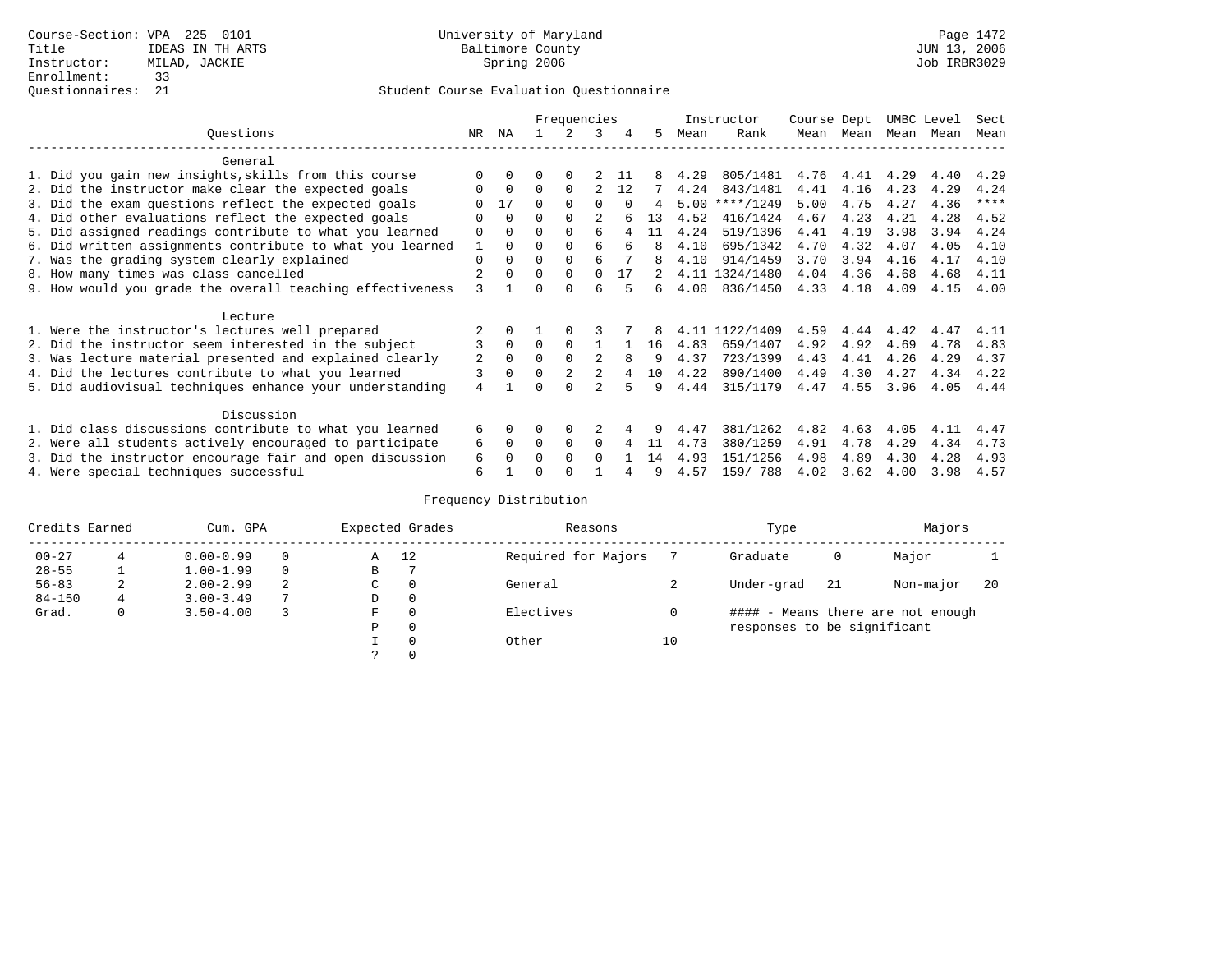Course-Section: VPA 225 0102 University of Maryland Page 1473 Title IDEAS IN TH ARTS Baltimore County JUN 13, 2006 Instructor: MILAD, JACKIE (Instr. A)<br>Enrollment: 5 Enrollment: 5 Questionnaires: 4

### Student Course Evaluation Questionnaire

|                                                           |             |             |              |              | Frequencies  |              |                 |      | Instructor     | Course Dept |           | UMBC Level |      | Sect |
|-----------------------------------------------------------|-------------|-------------|--------------|--------------|--------------|--------------|-----------------|------|----------------|-------------|-----------|------------|------|------|
| Ouestions                                                 | NR          | NA          | $\mathbf{1}$ | 2            | 3            | 4            | 5               | Mean | Rank           |             | Mean Mean | Mean       | Mean | Mean |
|                                                           |             |             |              |              |              |              |                 |      |                |             |           |            |      |      |
| General                                                   |             |             |              |              |              |              |                 |      |                |             |           |            |      |      |
| 1. Did you gain new insights, skills from this course     | ∩           |             | $\Omega$     | $\Omega$     | $\Omega$     |              |                 | 5.00 | 1/1481         | 4.76        | 4.41      | 4.29       | 4.40 | 5.00 |
| 2. Did the instructor make clear the expected goals       | $\Omega$    | 0           | 0            | $\Omega$     | 1            | $\Omega$     | 3               | 4.50 | 517/1481       | 4.41        | 4.16      | 4.23       | 4.29 | 4.50 |
| 3. Did the exam questions reflect the expected goals      |             | 3           | $\Omega$     | $\Omega$     | 0            | $\Omega$     | $\mathbf{1}$    | 5.00 | 1/1249         | 5.00        | 4.75      | 4.27       | 4.36 | 5.00 |
| 4. Did other evaluations reflect the expected goals       | $\Omega$    | $\Omega$    | $\Omega$     | $\Omega$     | $\Omega$     |              | 3               | 4.75 | 217/1424       | 4.67        | 4.23      | 4.21       | 4.28 | 4.75 |
| 5. Did assigned readings contribute to what you learned   | 0           | $\Omega$    | $\Omega$     | $\Omega$     | $\Omega$     |              |                 | 4.50 | 297/1396       | 4.41        | 4.19      | 3.98       | 3.94 | 4.50 |
| 6. Did written assignments contribute to what you learned | $\Omega$    | $\Omega$    | $\Omega$     | $\Omega$     | $\Omega$     | $\Omega$     | $\overline{4}$  | 5.00 | 1/1342         | 4.70        | 4.32      | 4.07       | 4.05 | 5.00 |
| 7. Was the grading system clearly explained               | $\Omega$    | $\Omega$    | $\Omega$     |              | 1            |              | 1               |      | 3.50 1256/1459 | 3.70        | 3.94      | 4.16       | 4.17 | 3.50 |
| 8. How many times was class cancelled                     | $\mathbf 0$ | $\Omega$    | $\Omega$     | $\Omega$     | $\Omega$     | 4            | $\Omega$        |      | 4.00 1349/1480 | 4.04        | 4.36      | 4.68       | 4.68 | 4.00 |
| 9. How would you grade the overall teaching effectiveness | $\Omega$    | 1           | $\Omega$     | $\cap$       | $\Omega$     | $\mathbf{1}$ | $\overline{2}$  | 4.67 | 217/1450       | 4.33        | 4.18      | 4.09       | 4.15 | 4.67 |
|                                                           |             |             |              |              |              |              |                 |      |                |             |           |            |      |      |
| Lecture                                                   |             |             |              |              |              |              |                 |      |                |             |           |            |      |      |
| 1. Were the instructor's lectures well prepared           |             | $\Omega$    | $\Omega$     | $\Omega$     | $\Omega$     |              | 2               | 4.67 | 559/1409       | 4.59        | 4.44      | 4.42       | 4.47 | 4.83 |
| 2. Did the instructor seem interested in the subject      | 0           | 0           | $\mathbf 0$  | $\mathbf{0}$ | $\mathbf 0$  | 0            | 4               | 5.00 | 1/1407         | 4.92        | 4.92      | 4.69       | 4.78 | 5.00 |
| 3. Was lecture material presented and explained clearly   | 0           | $\mathbf 0$ | $\mathbf 0$  | $\mathbf 0$  | $\mathbf 0$  | 2            | 2               | 4.50 | 567/1399       | 4.43        | 4.41      | 4.26       | 4.29 | 4.50 |
| 4. Did the lectures contribute to what you learned        | 0           | $\mathbf 0$ | $\mathbf 0$  | $\mathbf 0$  | $\mathbf 0$  |              | 3               | 4.75 | 312/1400       | 4.49        | 4.30      | 4.27       | 4.34 | 4.75 |
| 5. Did audiovisual techniques enhance your understanding  | $\Omega$    |             | $\Omega$     | $\Omega$     | $\mathbf{1}$ | $\Omega$     | 3               | 4.50 | 259/1179       | 4.47        | 4.55      | 3.96       | 4.05 | 4.50 |
| Discussion                                                |             |             |              |              |              |              |                 |      |                |             |           |            |      |      |
| 1. Did class discussions contribute to what you learned   | 0           | $\Omega$    | $\Omega$     |              | $\Omega$     |              | 4               | 5.00 | 1/1262         | 4.82        | 4.63      | 4.05       | 4.11 | 5.00 |
| 2. Were all students actively encouraged to participate   | 0           | $\Omega$    | $\Omega$     | $\Omega$     | $\Omega$     | $\Omega$     | $\overline{4}$  | 5.00 | 1/1259         | 4.91        | 4.78      | 4.29       | 4.34 | 5.00 |
| 3. Did the instructor encourage fair and open discussion  | 0           | $\Omega$    | 0            | $\Omega$     | $\Omega$     | $\Omega$     | $4\overline{ }$ | 5.00 | 1/1256         | 4.98        | 4.89      | 4.30       | 4.28 | 5.00 |
| 4. Were special techniques successful                     | $\Omega$    | $\Omega$    | $\mathbf{1}$ | $\Omega$     | $\Omega$     | 1            | $\overline{2}$  | 3.75 | 533/788        | 4.02        | 3.62      | 4.00       | 3.98 | 3.75 |
|                                                           |             |             |              |              |              |              |                 |      |                |             |           |            |      |      |
| Laboratory                                                |             |             |              |              |              |              |                 |      |                |             |           |            |      |      |
| 1. Did the lab increase understanding of the material     | 3           | 0           | 0            | 0            | 0            |              |                 | 5.00 | 1/246          | 5.00        | 5.00      | 4.20       | 4.51 | 5.00 |
| 2. Were you provided with adequate background information | 3           | $\Omega$    | $\Omega$     | $\Omega$     | $\mathbf{1}$ | $\Omega$     | $\Omega$        | 3.00 | 230/249        | 3.00        | 3.00      | 4.11       | 4.32 | 3.00 |
|                                                           |             |             |              |              |              |              |                 |      |                |             |           |            |      |      |
| Seminar                                                   |             |             |              |              |              |              |                 |      |                |             |           |            |      |      |
| 2. Was the instructor available for individual attention  | 3           | $\Omega$    | $\Omega$     | $\Omega$     | $\Omega$     |              |                 | 5.00 | 1/<br>69       | 5.00        | 5.00      | 4.53       | 4.83 | 5.00 |
| 4. Did presentations contribute to what you learned       | 3           | 0           | $\Omega$     | $\mathbf 0$  | $\mathbf 0$  | $\Omega$     | $\mathbf{1}$    | 5.00 | 1/<br>69       | 5.00        | 5.00      | 4.35       | 4.72 | 5.00 |
| 5. Were criteria for grading made clear                   | 3           | $\Omega$    | $\Omega$     | $\Omega$     | $\mathbf{1}$ | $\Omega$     | $\Omega$        | 3.00 | 57/<br>68      | 3.00        | 3.00      | 3.92       | 3.55 | 3.00 |
| Field Work                                                |             |             |              |              |              |              |                 |      |                |             |           |            |      |      |
| 1. Did field experience contribute to what you learned    | 3           |             |              |              |              |              |                 | 5.00 | 59<br>1/       | 5.00        | 5.00      | 4.30       | 4.67 | 5.00 |
|                                                           |             |             |              |              |              |              |                 |      |                |             |           |            |      |      |

| Credits Earned |   | Cum. GPA      |          | Expected Grades |   | Reasons             | Type                        |   | Majors                            |  |
|----------------|---|---------------|----------|-----------------|---|---------------------|-----------------------------|---|-----------------------------------|--|
| $00 - 27$      |   | $0.00 - 0.99$ | 0        | Α               | 4 | Required for Majors | Graduate                    | 0 | Major                             |  |
| $28 - 55$      |   | $1.00 - 1.99$ | $\Omega$ | В               |   |                     |                             |   |                                   |  |
| $56 - 83$      |   | $2.00 - 2.99$ | $\Omega$ | C               |   | General             | Under-grad                  | 4 | Non-major                         |  |
| $84 - 150$     | 0 | $3.00 - 3.49$ |          | D               | 0 |                     |                             |   |                                   |  |
| Grad.          | 0 | $3.50 - 4.00$ | 0        | F               |   | Electives           |                             |   | #### - Means there are not enough |  |
|                |   |               |          | Ρ               |   |                     | responses to be significant |   |                                   |  |
|                |   |               |          |                 |   | Other               |                             |   |                                   |  |
|                |   |               |          |                 |   |                     |                             |   |                                   |  |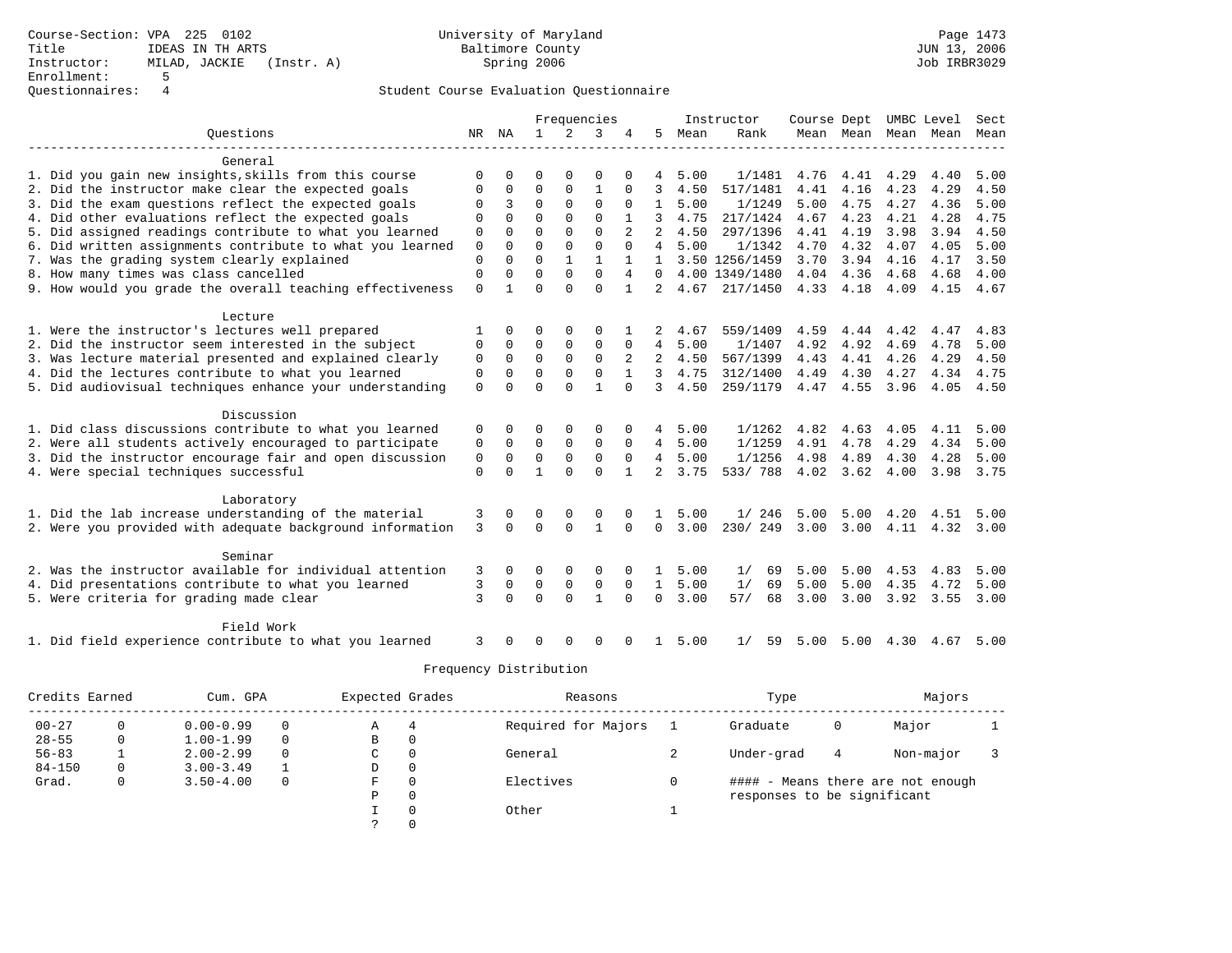|                                                           |             |              |             |             | Frequencies  |                |                |      | Instructor     | Course Dept |                |      | UMBC Level               | Sect      |
|-----------------------------------------------------------|-------------|--------------|-------------|-------------|--------------|----------------|----------------|------|----------------|-------------|----------------|------|--------------------------|-----------|
| Ouestions                                                 | NR          | NA           |             | 2           | κ            |                | 5              | Mean | Rank           |             | Mean Mean Mean |      | Mean                     | Mean      |
| General                                                   |             |              |             |             |              |                |                |      |                |             |                |      |                          |           |
| 1. Did you gain new insights, skills from this course     | $\Omega$    |              | O           |             | 0            |                |                | 5.00 | 1/1481         | 4.76        | 4.41           | 4.29 | 4.40                     | 5.00      |
| 2. Did the instructor make clear the expected goals       | $\Omega$    | $\Omega$     | $\Omega$    | 0           | 1            | $\Omega$       | 3              | 4.50 | 517/1481       | 4.41        | 4.16           | 4.23 | 4.29                     | 4.50      |
| 3. Did the exam questions reflect the expected goals      |             | 3            | $\Omega$    | $\Omega$    | $\Omega$     | $\Omega$       |                | 5.00 | 1/1249         | 5.00        | 4.75           | 4.27 | 4.36                     | 5.00      |
| 4. Did other evaluations reflect the expected goals       | $\Omega$    | $\Omega$     | $\Omega$    | $\Omega$    | $\Omega$     |                | 3              | 4.75 | 217/1424       | 4.67        | 4.23           | 4.21 | 4.28                     | 4.75      |
| 5. Did assigned readings contribute to what you learned   | $\mathbf 0$ | $\Omega$     | $\Omega$    | $\Omega$    | $\Omega$     | $\overline{a}$ |                | 4.50 | 297/1396       | 4.41        | 4.19           | 3.98 | 3.94                     | 4.50      |
| 6. Did written assignments contribute to what you learned | $\mathsf 0$ | $\Omega$     | $\Omega$    | $\Omega$    | $\Omega$     | $\cap$         | $\overline{4}$ | 5.00 | 1/1342         | 4.70        | 4.32           | 4.07 | 4.05                     | 5.00      |
| 7. Was the grading system clearly explained               | $\mathbf 0$ | $\Omega$     | $\Omega$    |             |              |                | $\mathbf{1}$   |      | 3.50 1256/1459 | 3.70        | 3.94           | 4.16 | 4.17                     | 3.50      |
| 8. How many times was class cancelled                     | $\mathbf 0$ | $\Omega$     | $\Omega$    | $\Omega$    | $\Omega$     | 4              | $\Omega$       |      | 4.00 1349/1480 | 4.04        | 4.36           | 4.68 | 4.68                     | 4.00      |
| Lecture                                                   |             |              |             |             |              |                |                |      |                |             |                |      |                          |           |
| 1. Were the instructor's lectures well prepared           | 3           | <sup>n</sup> | $\Omega$    | $\Omega$    | $\Omega$     |                | 1              | 5.00 | 1/1409         |             |                |      | 4.59 4.44 4.42 4.47 4.83 |           |
| Discussion                                                |             |              |             |             |              |                |                |      |                |             |                |      |                          |           |
| 1. Did class discussions contribute to what you learned   | 0           |              |             |             | 0            |                | 4              | 5.00 | 1/1262         | 4.82        | 4.63           | 4.05 | 4.11                     | 5.00      |
| 2. Were all students actively encouraged to participate   | 0           | $\Omega$     | 0           | $\Omega$    | $\Omega$     | $\Omega$       | 4              | 5.00 | 1/1259         | 4.91        | 4.78           | 4.29 | 4.34                     | 5.00      |
| 3. Did the instructor encourage fair and open discussion  | $\mathbf 0$ | $\Omega$     | $\mathbf 0$ | $\mathbf 0$ | $\mathbf 0$  | $\Omega$       | $\overline{4}$ | 5.00 | 1/1256         | 4.98        | 4.89           | 4.30 | 4.28                     | 5.00      |
| 4. Were special techniques successful                     | $\Omega$    | $\Omega$     | 1           | $\Omega$    | $\Omega$     | $\mathbf{1}$   | $2^{\circ}$    | 3.75 | 533/788        | 4.02        | 3.62           | 4.00 | 3.98                     | 3.75      |
| Laboratory                                                |             |              |             |             |              |                |                |      |                |             |                |      |                          |           |
| 1. Did the lab increase understanding of the material     | 3           | $\Omega$     | $\Omega$    | 0           | 0            |                |                | 5.00 | 1/246          | 5.00        | 5.00           | 4.20 | 4.51                     | 5.00      |
| 2. Were you provided with adequate background information | 3           | $\Omega$     | $\Omega$    | $\Omega$    | $\mathbf{1}$ | $\Omega$       | $\Omega$       | 3.00 | 230/249        | 3.00        | 3.00           | 4.11 |                          | 4.32 3.00 |
| Seminar                                                   |             |              |             |             |              |                |                |      |                |             |                |      |                          |           |
| 2. Was the instructor available for individual attention  | 3           | $\Omega$     | O           | $\Omega$    | $\Omega$     | 0              | $\mathbf{1}$   | 5.00 | 69<br>1/       | 5.00        | 5.00           | 4.53 | 4.83                     | 5.00      |
| 4. Did presentations contribute to what you learned       | 3           | 0            | 0           | $\mathbf 0$ | $\mathbf 0$  | $\Omega$       | $\mathbf{1}$   | 5.00 | 1/<br>69       | 5.00        | 5.00           | 4.35 | 4.72                     | 5.00      |
| 5. Were criteria for grading made clear                   | 3           | $\Omega$     | $\Omega$    | $\Omega$    | $\mathbf{1}$ | $\Omega$       | $\Omega$       | 3.00 | 57/<br>68      | 3.00        | 3.00           | 3.92 | 3.55                     | 3.00      |
| Field Work                                                |             |              |             |             |              |                |                |      |                |             |                |      |                          |           |
| 1. Did field experience contribute to what you learned    | 3           |              | U           | ∩           | 0            |                |                | 5.00 | 59<br>1/       | 5.00        | 5.00           | 4.30 | 4.67                     | 5.00      |

| Credits Earned |   | Cum. GPA      |          | Expected Grades |   | Reasons             | Type                        |   | Majors                            |  |
|----------------|---|---------------|----------|-----------------|---|---------------------|-----------------------------|---|-----------------------------------|--|
| $00 - 27$      |   | $0.00 - 0.99$ | $\Omega$ | Α               | 4 | Required for Majors | Graduate                    | 0 | Major                             |  |
| $28 - 55$      | 0 | $1.00 - 1.99$ | $\Omega$ | B               | 0 |                     |                             |   |                                   |  |
| $56 - 83$      |   | $2.00 - 2.99$ | $\Omega$ | C               |   | General             | Under-grad                  | 4 | Non-major                         |  |
| $84 - 150$     | 0 | $3.00 - 3.49$ |          | D               |   |                     |                             |   |                                   |  |
| Grad.          | O | $3.50 - 4.00$ | $\Omega$ | F               |   | Electives           |                             |   | #### - Means there are not enough |  |
|                |   |               |          | P               |   |                     | responses to be significant |   |                                   |  |
|                |   |               |          |                 |   | Other               |                             |   |                                   |  |
|                |   |               |          |                 |   |                     |                             |   |                                   |  |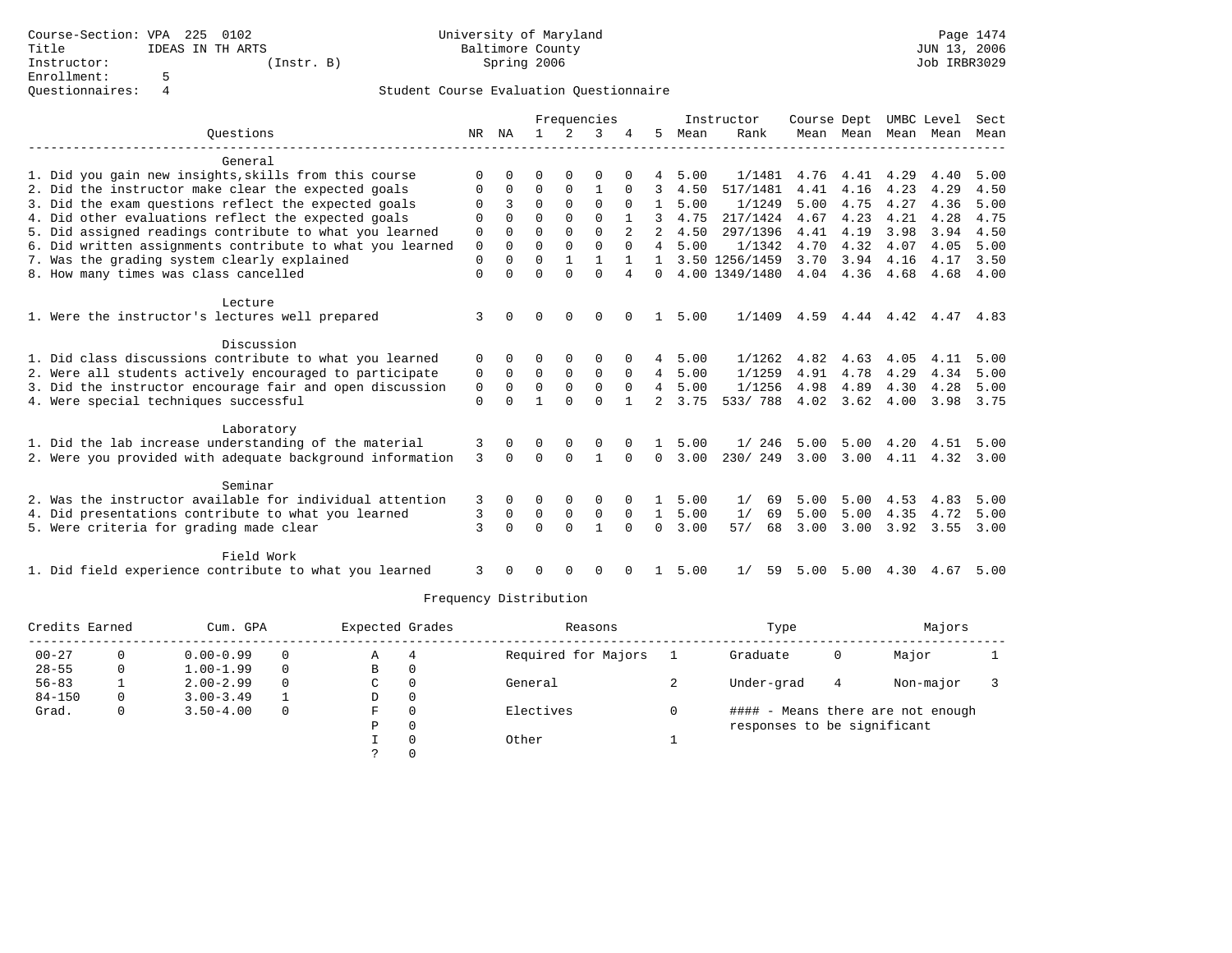|                                                           |                |              |          |              | Frequencies |    |     |      | Instructor | Course Dept |      | UMBC Level |      | Sect |
|-----------------------------------------------------------|----------------|--------------|----------|--------------|-------------|----|-----|------|------------|-------------|------|------------|------|------|
| Ouestions                                                 | NR.            | ΝA           |          |              | 3           | 4  | 5   | Mean | Rank       | Mean        | Mean | Mean       | Mean | Mean |
| General                                                   |                |              |          |              |             |    |     |      |            |             |      |            |      |      |
| 1. Did you gain new insights, skills from this course     |                | <sup>0</sup> |          | $\Omega$     |             |    | 1 O | 4.71 | 340/1481   | 4.44        | 4.41 | 4.29       | 4.29 | 4.71 |
| 2. Did the instructor make clear the expected goals       |                | $\Omega$     | 0        | $\Omega$     |             |    | 10  | 4.64 | 349/1481   | 4.32        | 4.16 | 4.23       | 4.23 | 4.64 |
| 3. Did the exam questions reflect the expected goals      |                |              | $\Omega$ | $\Omega$     | 0           |    | 13  | 5.00 | 1/1249     | 4.50        | 4.75 | 4.27       | 4.28 | 5.00 |
| 4. Did other evaluations reflect the expected goals       | $\Omega$       |              | 0        | $\Omega$     | $\Omega$    |    | 11  | 4.85 | 161/1424   | 4.22        | 4.23 | 4.21       | 4.27 | 4.85 |
| 5. Did assigned readings contribute to what you learned   | 0              | $\Omega$     | U        | $\Omega$     |             | б. |     | 4.43 | 363/1396   | 4.55        | 4.19 | 3.98       | 4.00 | 4.43 |
| 6. Did written assignments contribute to what you learned | 0              | $\Omega$     | U        | $\Omega$     |             |    | 9   | 4.57 | 257/1342   | 4.54        | 4.32 | 4.07       | 4.12 | 4.57 |
| 7. Was the grading system clearly explained               | 0              |              |          | $\Omega$     |             |    | 9   | 4.38 | 635/1459   | 4.19        | 3.94 | 4.16       | 4.17 | 4.38 |
| 8. How many times was class cancelled                     |                | 0            | 0        | $\Omega$     | $\Omega$    |    | 9   | 4.69 | 928/1480   | 4.35        | 4.36 | 4.68       | 4.65 | 4.69 |
| 9. How would you grade the overall teaching effectiveness | $\mathfrak{D}$ |              |          | <sup>n</sup> |             |    |     | 4.27 | 609/1450   | 4.34        | 4.18 | 4.09       | 4.10 | 4.27 |
| Lecture                                                   |                |              |          |              |             |    |     |      |            |             |      |            |      |      |
| 1. Were the instructor's lectures well prepared           |                |              |          |              |             |    |     | 4.79 | 367/1409   | 4.56        | 4.44 | 4.42       | 4.43 | 4.79 |
| 2. Did the instructor seem interested in the subject      | 0              | $\Omega$     | 0        | $\Omega$     | 0           |    | 14  | 5.00 | 1/1407     | 5.00        | 4.92 | 4.69       | 4.67 | 5.00 |
| 3. Was lecture material presented and explained clearly   | 0              | $\Omega$     | 0        | $\Omega$     |             |    | 11  | 4.71 | 311/1399   | 4.69        | 4.41 | 4.26       | 4.27 | 4.71 |
| 4. Did the lectures contribute to what you learned        | 0              | $\Omega$     | U        | $\Omega$     | $\Omega$    |    | 11  | 4.79 | 274/1400   | 4.48        | 4.30 | 4.27       | 4.28 | 4.79 |
| 5. Did audiovisual techniques enhance your understanding  | 0              |              |          |              |             |    | 11  | 4.79 | 120/1179   | 4.73        | 4.55 | 3.96       | 4.02 | 4.79 |
| Discussion                                                |                |              |          |              |             |    |     |      |            |             |      |            |      |      |
| 1. Did class discussions contribute to what you learned   |                | 0            | 0        | $\Omega$     |             |    |     | 4.54 | 330/1262   | 4.52        | 4.63 | 4.05       | 4.14 | 4.54 |
| 2. Were all students actively encouraged to participate   |                | $\Omega$     | 0        | $\Omega$     |             |    | 10  | 4.69 | 422/1259   | 4.76        | 4.78 | 4.29       | 4.34 | 4.69 |
| 3. Did the instructor encourage fair and open discussion  |                |              |          | $\Omega$     | $\Omega$    |    | 12  | 4.92 | 173/1256   | 4.96        | 4.89 | 4.30       | 4.34 | 4.92 |
| 4. Were special techniques successful                     |                | 6            |          |              |             |    |     | 4.29 | 278/788    | 3.14        | 3.62 | 4.00       | 4.07 | 4.29 |

| Credits Earned |          | Cum. GPA      |   |   | Expected Grades | Reasons             | Type                        |    | Majors                            |    |
|----------------|----------|---------------|---|---|-----------------|---------------------|-----------------------------|----|-----------------------------------|----|
| $00 - 27$      | $\Omega$ | $0.00 - 0.99$ |   | Α | 10              | Required for Majors | Graduate                    | 0  | Major                             |    |
| $28 - 55$      | 0        | $1.00 - 1.99$ |   | B | 0               |                     |                             |    |                                   |    |
| $56 - 83$      | 0        | $2.00 - 2.99$ |   | C | 0               | General             | Under-grad                  | 14 | Non-major                         | 12 |
| $84 - 150$     | 2        | $3.00 - 3.49$ | 2 | D | 0               |                     |                             |    |                                   |    |
| Grad.          | 0        | $3.50 - 4.00$ |   | F | 0               | Electives           |                             |    | #### - Means there are not enough |    |
|                |          |               |   | Ρ | 0               |                     | responses to be significant |    |                                   |    |
|                |          |               |   |   | $\Omega$        | Other               |                             |    |                                   |    |
|                |          |               |   |   | 2               |                     |                             |    |                                   |    |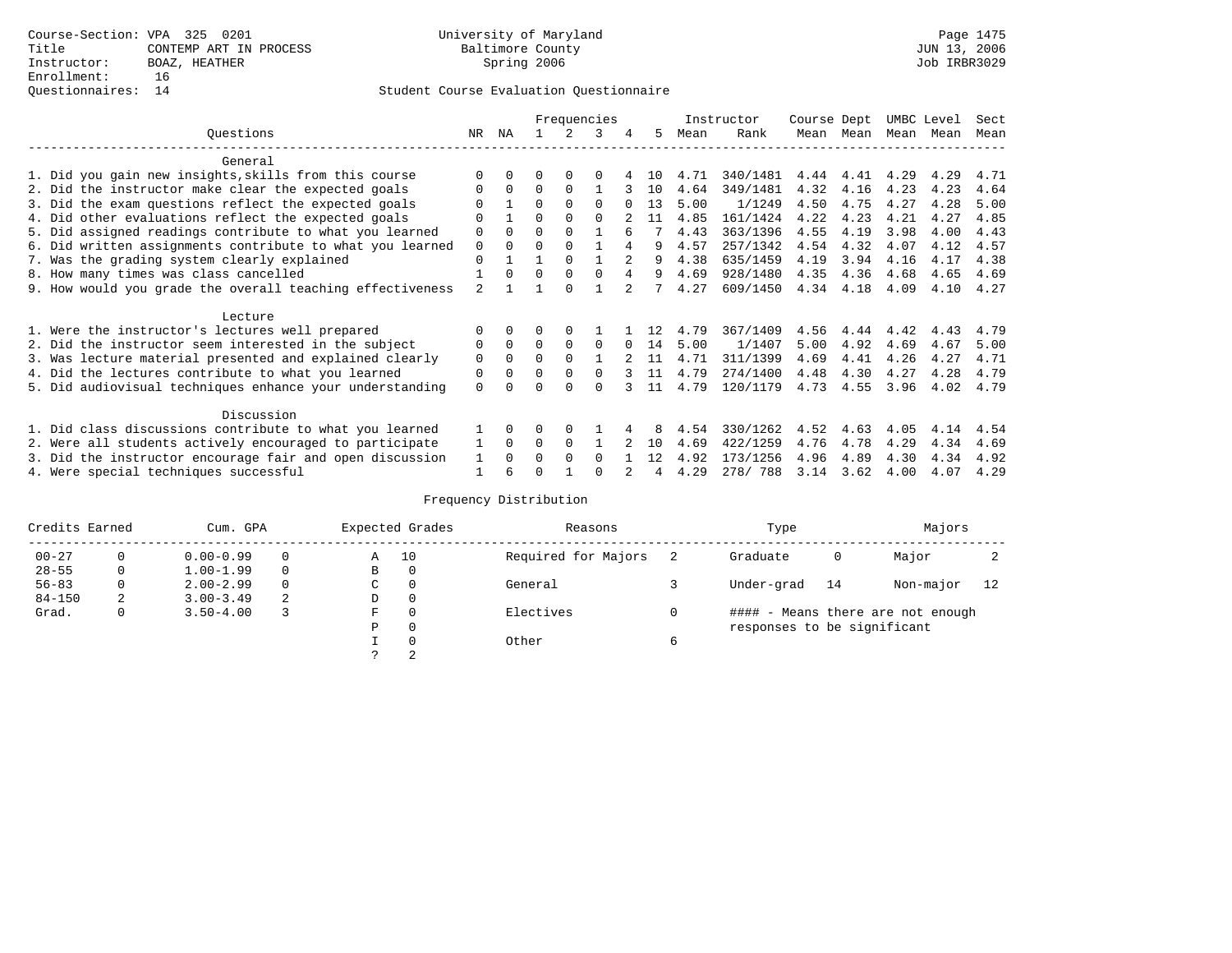|                                                           |             | Frequencies<br>ΝA<br>NR.<br>3<br>5. |          |          |                |          |          |      | Instructor     | Course Dept |      | UMBC Level |      | Sect |
|-----------------------------------------------------------|-------------|-------------------------------------|----------|----------|----------------|----------|----------|------|----------------|-------------|------|------------|------|------|
| Ouestions                                                 |             |                                     |          |          |                |          |          | Mean | Rank           | Mean        | Mean | Mean       | Mean | Mean |
| General                                                   |             |                                     |          |          |                |          |          |      |                |             |      |            |      |      |
| 1. Did you gain new insights, skills from this course     |             | $\Omega$                            | O        | $\Omega$ |                |          |          | 4.17 | 947/1481       | 4.44        | 4.41 | 4.29       | 4.29 | 4.17 |
| 2. Did the instructor make clear the expected goals       | O           | $\Omega$                            | $\Omega$ | $\Omega$ |                | $\Omega$ | 3        | 4.00 | 1000/1481      | 4.32        | 4.16 | 4.23       | 4.23 | 4.00 |
| 3. Did the exam questions reflect the expected goals      |             |                                     | $\Omega$ | $\Omega$ | $\mathfrak{D}$ |          |          | 4.00 | 893/1249       | 4.50        | 4.75 | 4.27       | 4.28 | 4.00 |
| 4. Did other evaluations reflect the expected goals       | O           |                                     | $\Omega$ |          |                |          |          |      | 3.60 1242/1424 | 4.22        | 4.23 | 4.21       | 4.27 | 3.60 |
| 5. Did assigned readings contribute to what you learned   | $\mathbf 0$ | $\Omega$                            | $\Omega$ |          | 0              |          | 4        | 4.67 | 193/1396       | 4.55        | 4.19 | 3.98       | 4.00 | 4.67 |
| 6. Did written assignments contribute to what you learned | $\mathbf 0$ | $\Omega$                            | $\Omega$ |          |                |          | 4        | 4.50 | 303/1342       | 4.54        | 4.32 | 4.07       | 4.12 | 4.50 |
| 7. Was the grading system clearly explained               | $\Omega$    | $\Omega$                            | $\Omega$ |          |                |          |          | 4.00 | 961/1459       | 4.19        | 3.94 | 4.16       | 4.17 | 4.00 |
| 8. How many times was class cancelled                     | $\Omega$    | $\Omega$                            | $\Omega$ | $\Omega$ | $\Omega$       |          | $\Omega$ |      | 4.00 1349/1480 | 4.35        | 4.36 | 4.68       | 4.65 | 4.00 |
| 9. How would you grade the overall teaching effectiveness |             | <sup>n</sup>                        | U        | ∩        | $\cap$         | २        | 2        | 4.40 | 473/1450       | 4.34        | 4.18 | 4.09       | 4.10 | 4.40 |
| Lecture                                                   |             |                                     |          |          |                |          |          |      |                |             |      |            |      |      |
| 1. Were the instructor's lectures well prepared           |             |                                     |          |          | $\Omega$       |          |          | 4.33 | 968/1409       | 4.56        | 4.44 | 4.42       | 4.43 | 4.33 |
| 2. Did the instructor seem interested in the subject      | 0           | $\Omega$                            | $\Omega$ | $\Omega$ | $\mathbf 0$    | $\Omega$ | 6        | 5.00 | 1/1407         | 5.00        | 4.92 | 4.69       | 4.67 | 5.00 |
| 3. Was lecture material presented and explained clearly   | $\mathbf 0$ | $\Omega$                            | $\Omega$ | $\Omega$ | $\Omega$       |          | 4        | 4.67 | 376/1399       | 4.69        | 4.41 | 4.26       | 4.27 | 4.67 |
| 4. Did the lectures contribute to what you learned        | 0           | $\Omega$                            | $\Omega$ | $\Omega$ |                |          |          | 4.17 | 937/1400       | 4.48        | 4.30 | 4.27       | 4.28 | 4.17 |
| 5. Did audiovisual techniques enhance your understanding  | $\Omega$    |                                     |          |          |                |          |          | 4.67 | 177/1179       | 4.73        | 4.55 | 3.96       | 4.02 | 4.67 |
| Discussion                                                |             |                                     |          |          |                |          |          |      |                |             |      |            |      |      |
| 1. Did class discussions contribute to what you learned   | $\Omega$    | $\Omega$                            | U        |          | O              |          |          | 4.50 | 345/1262       | 4.52        | 4.63 | 4.05       | 4.14 | 4.50 |
| 2. Were all students actively encouraged to participate   | 0           | $\Omega$                            | $\Omega$ | $\Omega$ | $\Omega$       |          | 5.       | 4.83 | 276/1259       | 4.76        | 4.78 | 4.29       | 4.34 | 4.83 |
| 3. Did the instructor encourage fair and open discussion  | 0           |                                     | O        | $\Omega$ | $\Omega$       | $\Omega$ | 6        | 5.00 | 1/1256         | 4.96        | 4.89 | 4.30       | 4.34 | 5.00 |
| 4. Were special techniques successful                     | $\Omega$    |                                     |          |          |                |          |          | 2.00 | 781/ 788       | 3.14        | 3.62 | 4.00       | 4.07 | 2.00 |

| Credits Earned |   | Cum. GPA      |   | Expected Grades |   | Reasons             | Type                        |   | Majors                            |   |
|----------------|---|---------------|---|-----------------|---|---------------------|-----------------------------|---|-----------------------------------|---|
| $00 - 27$      |   | $0.00 - 0.99$ |   | Α               | 4 | Required for Majors | Graduate                    | 0 | Major                             |   |
| $28 - 55$      | 0 | $1.00 - 1.99$ |   | B               | 2 |                     |                             |   |                                   |   |
| $56 - 83$      | 0 | $2.00 - 2.99$ | 0 | $\sim$<br>◡     | 0 | General             | Under-grad                  | 6 | Non-major                         | 6 |
| $84 - 150$     | 0 | $3.00 - 3.49$ | 2 | D               | 0 |                     |                             |   |                                   |   |
| Grad.          | 0 | $3.50 - 4.00$ |   | F               | 0 | Electives           |                             |   | #### - Means there are not enough |   |
|                |   |               |   | Ρ               | 0 |                     | responses to be significant |   |                                   |   |
|                |   |               |   |                 | 0 | Other               |                             |   |                                   |   |
|                |   |               |   | C.              |   |                     |                             |   |                                   |   |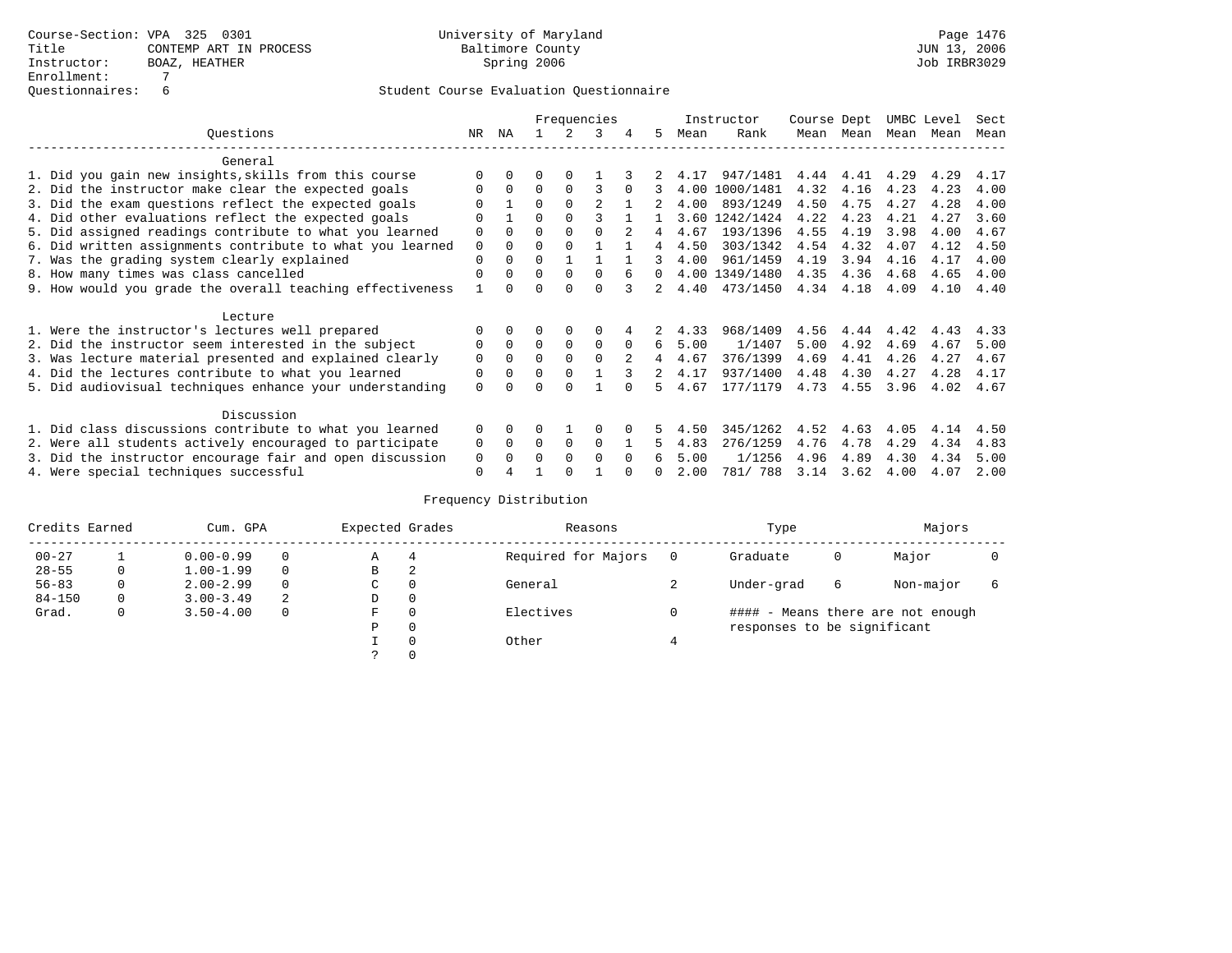|                                                           |              | Frequencies |              |          |               |          |    |      | Instructor | Course Dept |      | UMBC Level |      | Sect |  |
|-----------------------------------------------------------|--------------|-------------|--------------|----------|---------------|----------|----|------|------------|-------------|------|------------|------|------|--|
| Ouestions                                                 | NR.          | ΝA          |              |          | $\mathcal{L}$ | 4        | 5. | Mean | Rank       | Mean        | Mean | Mean       | Mean | Mean |  |
| General                                                   |              |             |              |          |               |          |    |      |            |             |      |            |      |      |  |
| 1. Did you gain new insights, skills from this course     |              |             |              | $\Omega$ | 0             |          |    | 5.00 | 1/1481     | 5.00        |      | 4.41 4.29  | 4.45 | 5.00 |  |
| 2. Did the instructor make clear the expected goals       | $\Omega$     | $\Omega$    | $\Omega$     | $\Omega$ | $\Omega$      | $\Omega$ |    | 5.00 | 1/1481     | 5.00        | 4.16 | 4.23       | 4.32 | 5.00 |  |
| 6. Did written assignments contribute to what you learned | 0            |             |              | $\Omega$ | $\Omega$      | $\Omega$ |    | 5.00 | 1/1342     | 5.00        | 4.32 | 4.07       | 4.21 | 5.00 |  |
| 7. Was the grading system clearly explained               | $\mathbf 0$  | $\Omega$    | 0            | $\Omega$ | $\Omega$      | $\Omega$ |    | 5.00 | 1/1459     | 5.00        | 3.94 | 4.16       | 4.25 | 5.00 |  |
| 8. How many times was class cancelled                     | 0            | $\Omega$    |              | 0        | $\Omega$      | $\Omega$ |    | 5.00 | 1/1480     | 5.00        | 4.36 | 4.68       | 4.74 | 5.00 |  |
| 9. How would you grade the overall teaching effectiveness | $\Omega$     | $\Omega$    | <sup>n</sup> | $\Omega$ | $\Omega$      | $\cap$   |    | 5.00 | 1/1450     | 5.00        | 4.18 | 4.09       | 4.28 | 5.00 |  |
| Discussion                                                |              |             |              |          |               |          |    |      |            |             |      |            |      |      |  |
| 1. Did class discussions contribute to what you learned   | 0            |             |              | 0        | 0             |          |    | 5.00 | 1/1262     | 5.00        | 4.63 | 4.05       | 4.33 | 5.00 |  |
| 2. Were all students actively encouraged to participate   |              | $\Omega$    | $\Omega$     | $\Omega$ | $\Omega$      | $\Omega$ |    | 5.00 | 1/1259     | 5.00        | 4.78 | 4.29       | 4.57 | 5.00 |  |
| 3. Did the instructor encourage fair and open discussion  | $\Omega$     | $\Omega$    |              | $\Omega$ | <sup>0</sup>  | $\Omega$ |    | 5.00 | 1/1256     | 5.00        | 4.89 | 4.30       | 4.60 | 5.00 |  |
| Self Paced                                                |              |             |              |          |               |          |    |      |            |             |      |            |      |      |  |
| 1. Did self-paced system contribute to what you learned   |              |             |              | $\Omega$ |               |          |    | 5.00 | 55<br>1/   | 5.00        | 5.00 | 4.55       | 4.86 | 5.00 |  |
| 3. Were your contacts with the instructor helpful         | $\Omega$     | $\Omega$    | $\Omega$     | $\Omega$ |               | $\Omega$ | 0  | 3.00 | 48/<br>51  | 3.00        | 3.00 | 4.65       | 4.71 | 3.00 |  |
| 4. Was the feedback/tutoring by proctors helpful          | $\Omega$     | $\Omega$    | $\Omega$     | $\Omega$ | $\Omega$      | $\Omega$ |    | 5.00 | 1/<br>34   | 5.00        | 5.00 | 4.83       | 5.00 | 5.00 |  |
| 5. Were there enough proctors for all the students        | <sup>0</sup> | $\Omega$    | U            | $\Omega$ | U             |          |    | 5.00 | 1/<br>24   | 5.00        | 5.00 | 4.82       | 5.00 | 5.00 |  |

| Credits Earned |   | Cum. GPA      |          |   | Expected Grades | Reasons             | Type                        | Majors |                                   |  |
|----------------|---|---------------|----------|---|-----------------|---------------------|-----------------------------|--------|-----------------------------------|--|
| $00 - 27$      |   | $0.00 - 0.99$ | $\Omega$ | Α | - 1             | Required for Majors | Graduate                    | U      | Major                             |  |
| $28 - 55$      | 0 | $1.00 - 1.99$ | $\Omega$ | B | 0               |                     |                             |        |                                   |  |
| $56 - 83$      | 0 | $2.00 - 2.99$ | $\Omega$ | С | 0               | General             | Under-grad                  |        | Non-major                         |  |
| $84 - 150$     | 0 | $3.00 - 3.49$ | $\Omega$ | D | $\circ$         |                     |                             |        |                                   |  |
| Grad.          | 0 | $3.50 - 4.00$ | $\Omega$ | F | 0               | Electives           |                             |        | #### - Means there are not enough |  |
|                |   |               |          | Р | 0               |                     | responses to be significant |        |                                   |  |
|                |   |               |          |   | $\Omega$        | Other               |                             |        |                                   |  |
|                |   |               |          |   |                 |                     |                             |        |                                   |  |